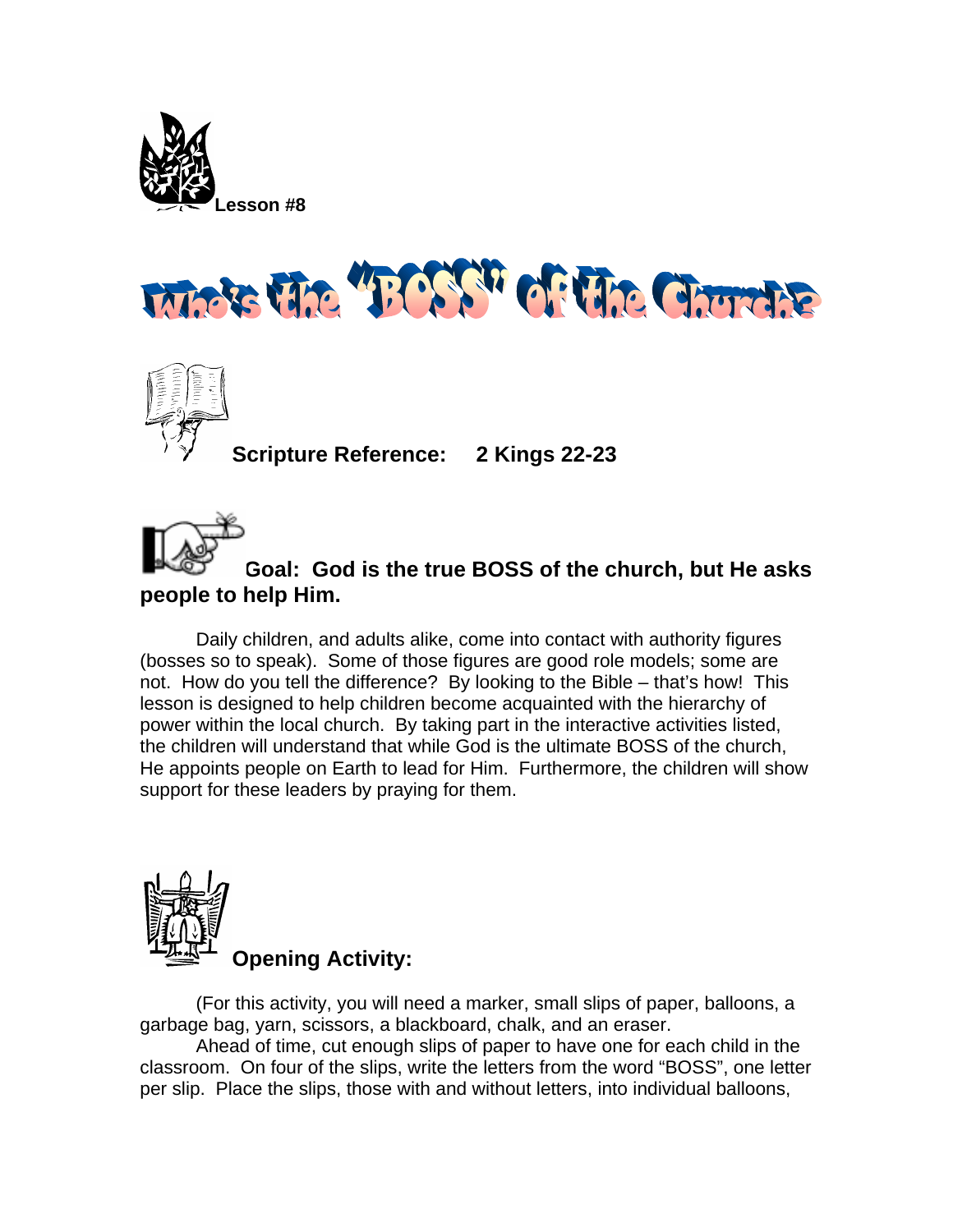so there will be a balloon for each child. Blow the up the balloons, tie them, and store them in a garbage bag for transport.)

Help the children attach a balloon to one of their ankles using a piece of yarn. When everyone is ready, give the following directions: **The object of this game is to break your neighbor's balloon by stepping on it while at the same time trying to protect your own balloon. Once your balloon is broken, you will find a slip of paper. You need to pick up the slip of paper and have a seat. The winner is the last person with a balloon.** 

Play the game. When a winner has been decided, have all the children clean up the scraps and throw them away. Then have the children gather around you with their slips of paper.

 Say: **Some of the slips of paper have letters on them; some do not. If yours has a letter, hold it up in the air.** Ask the children to call out the letters. Write them in random order on the blackboard. **Can someone come up here and arrange these letters to make a word?** Have a child do so.

**What does a boss do? In your house, who's the boss? At school, who's the boss? Who's the boss of our country? Today we're going to learn about some bosses in the Bible and some bosses in our church.** 



(For this activity, you will need a crown and a Bible.)

 Say: **A long, long time ago, before Jesus was even born, the country we call Israel had a "boss," too. Their boss was a king. Usually when we think of a king, we imagine a grown man. But one time Israel had a king who was only 8 years old. His name was Josiah, and we can read about him in the book of 2 Kings in the Old Testament.** Open the Bible to the scripture reference to show the children where it is located.

Call three children forward and place a crown on one child's head. **If you were a king (or queen), what kind of rules would you make for the people living in your kingdom?** Repeat with other two children, then have them return to their seats.

**Before Josiah became king, there had been many evil kings. They didn't love God. Instead of praying to Him, they prayed to statues. They**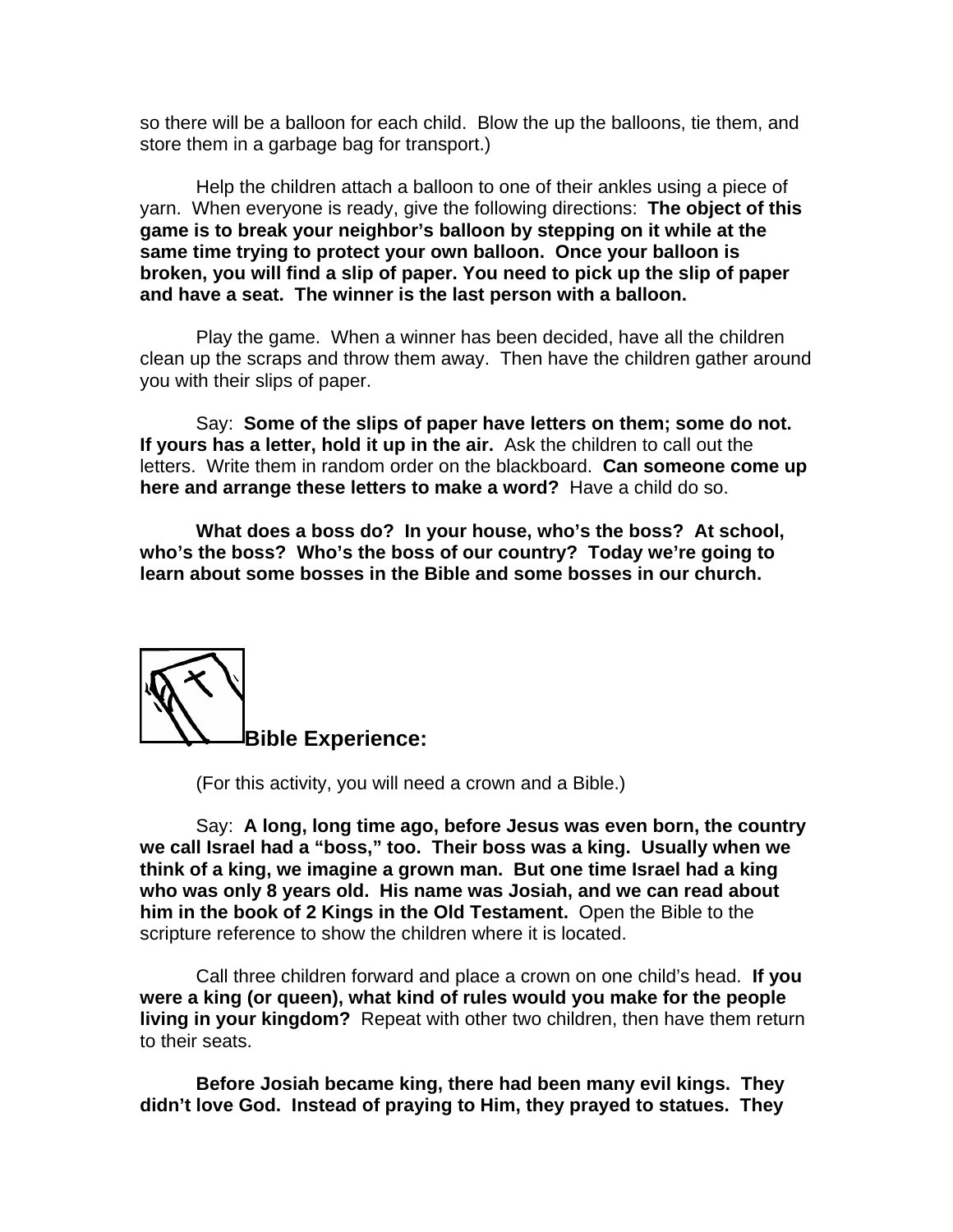**didn't take care of God's temple either; the temple was like a church. Because the kings did these bad things, the people living in their kingdom also did these bad things.** 

**When Josiah became king, he was very unhappy with the way people were behaving. He wanted them to learn to love God again. He had all the statues smashed and ordered that the temple be cleaned.** 

**While the temple was being cleaned, a special scroll was found. When the Bible was first written, it was written on pieces of paper and rolled into scrolls. This particular scroll talked about how the people had disobeyed God and how angry that made Him. It made Josiah angry, too. Josiah read the scroll to the people. They were sorry for the way they been acting, and once again, they began loving and serving God.** 

**Even though Josiah wasn't very old, he was a good "boss." He was a good boss because even though Josiah was the king, he knew GOD was really the BOSS.**



**Life Application:** 

(For this activity, you will need to make arrangements ahead of time for a couple members of the Church Council to visit your classroom to talk to the children about what the Council does.)

 Say: **We've talked today about bosses at home, at school, in our country, and in the Bible, but who's the boss of the church?** Responses. **Ultimately, God is the BOSS of the church, but He chooses some people here on Earth to help Him. The pastor is one of those people; he helps to make decisions about what happens at the church. But the pastor alone is not the boss.** 

**In our church, there are** *(# of council members)* **special bosses who help the pastor make decisions. These bosses work together as a team; we call them the Church Council (**or whatever name your church uses**). Today some members of the Church Council have agreed to talk with us about what they do.** Introduce members and turn the classroom over to them. After they finish, have a question and answer time.

When all questions have been answered, say: **Earlier we learned that King Josiah was a good boss because he loved God and knew that God**